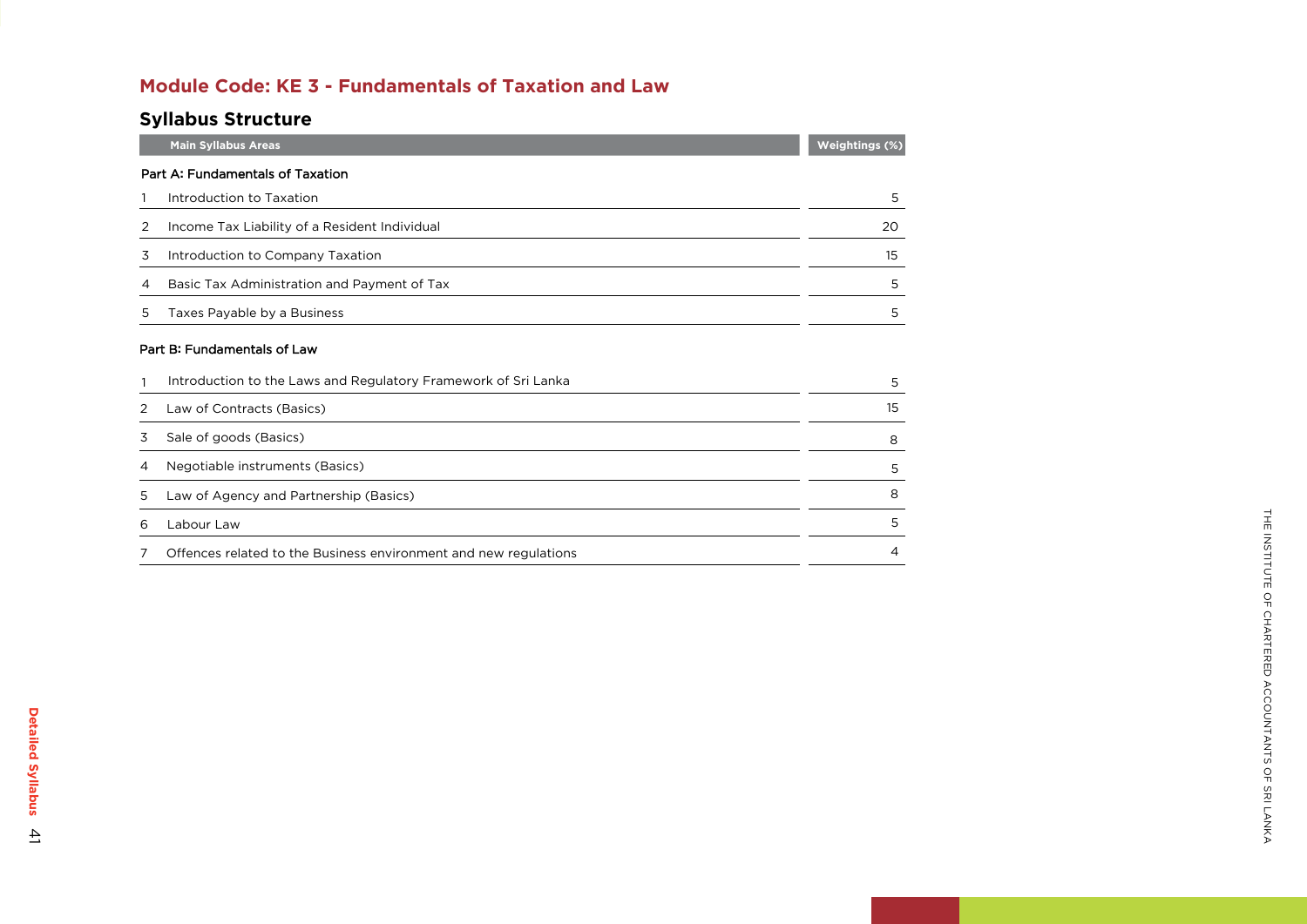# Part A : Fundamentals of Taxation

### **A1. Introduction to Taxation**

(syllabus Weighting 5%)

| Knowledge<br>Component |                                         | Knowledge<br><b>Dimension</b> | Knowledge<br><b>Process</b> |                | <b>Learning Outcome</b>                                                                                                                                                                          |  |
|------------------------|-----------------------------------------|-------------------------------|-----------------------------|----------------|--------------------------------------------------------------------------------------------------------------------------------------------------------------------------------------------------|--|
| 1.1                    | Functions and principles of<br>taxation | Factual                       | Remember                    | 1.1.1<br>1.1.2 | State the economic and social functions of taxation.<br>State the principles of taxation and the difference between direct taxes and<br>indirect taxes.                                          |  |
|                        | 1.2 Tax system in Sri Lanka             | Factual                       | Remember                    | 1.2.1          | State the role of the following tax authorities in Sri Lanka:<br>- Department of Inland Revenue<br>- Provincial Departments of Revenue<br>- Department of Customs and Excise Department          |  |
|                        |                                         |                               |                             | 1.2.2          | Identify the following major taxes in Sri Lanka:<br>- Income Tax<br>- Value-Added Tax (VAT)<br>- Nation Building Tax (NBT)<br>- Economic Service Charge<br>- Stamp Duty<br>- Share Transfer Levy |  |
|                        |                                         |                               |                             |                | - Excise Duty and Taxes on Imports                                                                                                                                                               |  |

#### **A2. Income Tax Liability of a Resident Individual**

(Syllabus Weighting 20%)

| Knowledge<br>Component       | Knowledge<br><b>Dimension</b>                  | Knowledge<br><b>Process</b>                                                                                                  |       | <b>Learning Outcome</b>                                                                                            |
|------------------------------|------------------------------------------------|------------------------------------------------------------------------------------------------------------------------------|-------|--------------------------------------------------------------------------------------------------------------------|
| 2.1 Imposition of income tax | Remember/<br>Factual<br>2.1.1<br>Comprehension | Identify the statutory and other components of law applicable to income tax.<br>(Inland Revenue Act, Case Law and "Rulings") |       |                                                                                                                    |
|                              |                                                |                                                                                                                              | 2.1.2 | Explain the "chargeability" of income tax to a "person" under the "charging<br>section" of the Inland Revenue Act. |
|                              |                                                |                                                                                                                              | 2.1.3 | Explain the meaning of "person", year of assessment, sources of profits & income<br>and the "residence rule".      |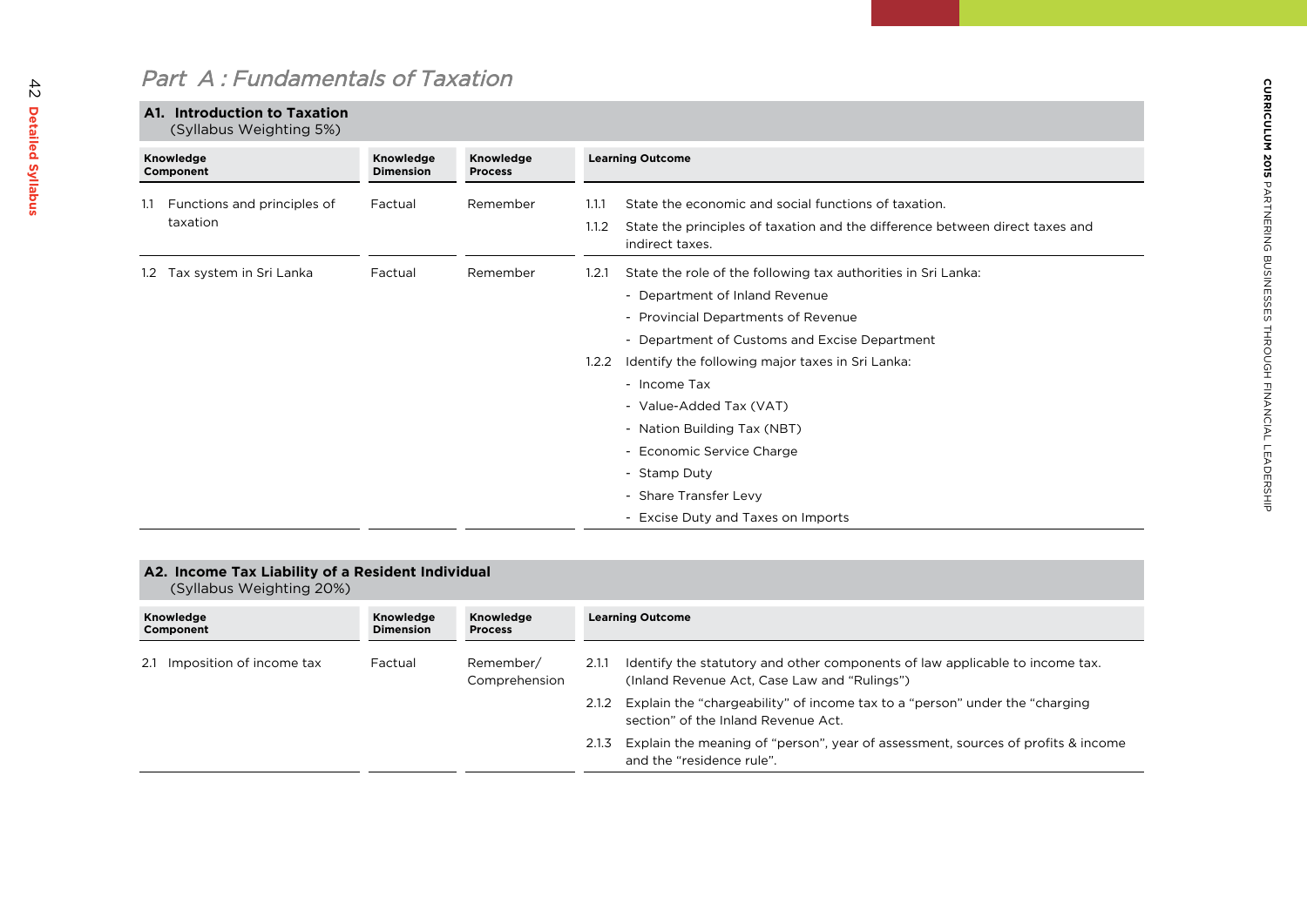| Knowledge<br>Component                                                                   | Knowledge<br><b>Dimension</b> | Knowledge<br><b>Process</b> |       | <b>Learning Outcome</b>                                                                                                                                                                                                         |
|------------------------------------------------------------------------------------------|-------------------------------|-----------------------------|-------|---------------------------------------------------------------------------------------------------------------------------------------------------------------------------------------------------------------------------------|
| 2.2 Statutory income from<br>sources of profits & income<br>listed in the Inland Revenue | Conceptual                    | Remember/<br>Comprehension  | 2.2.1 | Calculate statutory "income" from a small- or medium-scale "trade, business,<br>profession or vocation", taking into consideration "allowable and disallowable<br>expenses, capital allowances" and disposal of capital assets. |
| Act                                                                                      |                               |                             | 2.2.2 | Calculate employment income (including all cash and non-cash benefits, excluding<br>terminal benefits).                                                                                                                         |
|                                                                                          |                               |                             | 2.2.3 | Calculate statutory income from other sources of income (including rent, net<br>annual value, interest, dividends, royalties, annuities, winnings from lottery, betting<br>or gambling and income from any other source).       |
|                                                                                          |                               |                             | 2.2.4 | Identify the "miscellaneous exemptions" under the Inland Revenue Act (Sec. 13)<br>applicable to an individual and capital gains.                                                                                                |
| Total statutory income,<br>2.3<br>assessable income and<br>taxable income                | Conceptual                    | Comprehension               | 2.3.1 | Compute the total statutory income, assessable income and taxable income taking<br>into consideration relevant statutory deductions and aggregation of child's income.                                                          |
| 2.4 Gross income tax and balance<br>tax payable                                          | Conceptual                    | Remember/<br>Comprehension  | 2.4.1 | Identify rates of income tax applicable to an individual, (including "ceiling of tax<br>rates" introduced from time to time).                                                                                                   |
|                                                                                          |                               |                             | 2.4.2 | Compute gross income tax liability for an individual.                                                                                                                                                                           |
|                                                                                          |                               |                             | 2.4.3 | Compute the balance tax payable, taking into consideration the various types of<br>tax credits.                                                                                                                                 |
|                                                                                          |                               |                             |       | 2.4.4 Compute tax payable by a partnership, on divisible profit and other income.                                                                                                                                               |

#### **A3. Introduction to Company Taxation**

(syllabus Weighting 15%)

| Knowledge<br>Component |                                                               | Knowledge<br><b>Dimension</b> | Knowledge<br><b>Process</b> |       | <b>Learning Outcome</b>                                                                                                                                                                                                              |
|------------------------|---------------------------------------------------------------|-------------------------------|-----------------------------|-------|--------------------------------------------------------------------------------------------------------------------------------------------------------------------------------------------------------------------------------------|
| 3.1                    | Basic understanding of<br>income tax liability of a           | Factual                       | Remember/<br>Comprehension  | 3.1.1 | Identify various types of companies in relation to application of different rates of<br>income tax.                                                                                                                                  |
|                        | resident company<br>(non-complex straightforward<br>scenario) |                               |                             | 3.1.2 | Explain specific adjustments applicable to the computation of statutory income of<br>a company, from rent, interest, dividend and profit from trade or business (other<br>than adjustments applicable to intercompany transactions). |
|                        |                                                               |                               |                             | 3.1.3 | Compute total statutory income, assessable income and taxable income of a<br>company, by making relevant statutory deductions.                                                                                                       |
|                        |                                                               |                               |                             | 3.1.4 | Compute gross income tax liability and balance tax liability for a small- or medium-<br>sized company.                                                                                                                               |
|                        |                                                               |                               |                             | 3.1.5 | Explain the tax liability of a company on distributions and "deemed distributions".                                                                                                                                                  |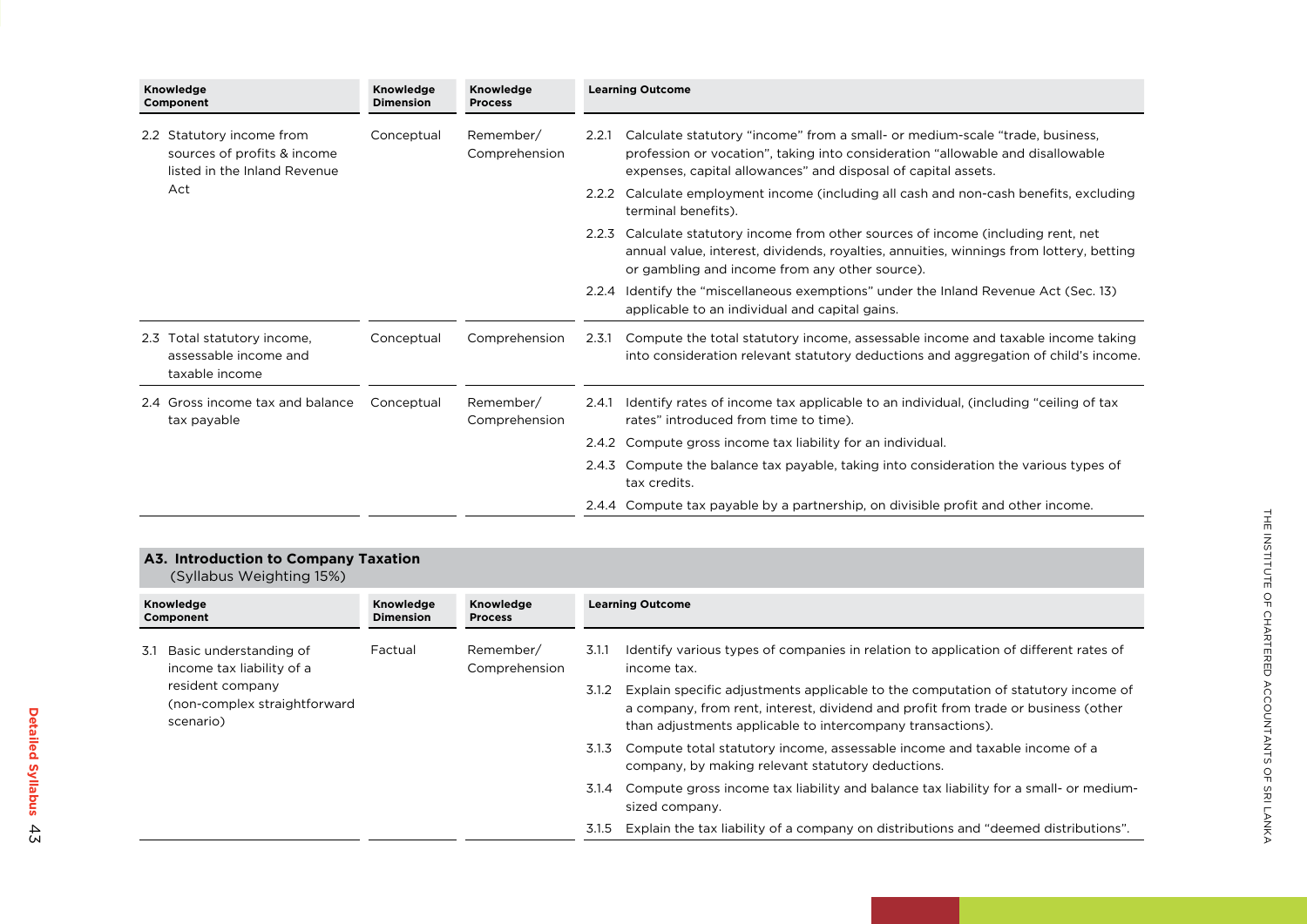| A4. Basic Tax Administration and Payment of Tax<br>(Syllabus Weighting 5%) |                               |                             |                                                                                                                                                                                                    |  |  |
|----------------------------------------------------------------------------|-------------------------------|-----------------------------|----------------------------------------------------------------------------------------------------------------------------------------------------------------------------------------------------|--|--|
| Knowledge<br>Component                                                     | Knowledge<br><b>Dimension</b> | Knowledge<br><b>Process</b> | <b>Learning Outcome</b>                                                                                                                                                                            |  |  |
| Return of income<br>4.1                                                    | Factual                       | Remember                    | State the circumstances under which an individual or a company is required to<br>4.1.1<br>furnish a "return" with due dates.                                                                       |  |  |
|                                                                            |                               |                             | State the consequences of non-compliance.<br>4.1.2                                                                                                                                                 |  |  |
| 4.2 Notice of assessment and<br>appeal settlement procedure                | Factual                       | Remember                    | State circumstances for issue of assessments and the statutory provisions for<br>4.2.1<br>rejection of return by the assessor.                                                                     |  |  |
|                                                                            |                               |                             | 4.2.2 List the characteristics of a valid appeal and the steps of an "appeal settlement".                                                                                                          |  |  |
| 4.3 Interpretations                                                        | Factual                       | Remember                    | State the interpretations for tax purposes of the following terms: person, child,<br>4.3.1<br>trade, business, executive officer and precedent partner.                                            |  |  |
| 4.4 Payment of tax and recovery<br>of tax in default                       | Factual                       | Remember/<br>Comprehension  | Explain the liability to settle income tax on a "self-assessment" basis, including due<br>4.4.1<br>dates.                                                                                          |  |  |
|                                                                            |                               |                             | 4.4.2 Explain penalties and discounts applicable on the payment of tax.                                                                                                                            |  |  |
|                                                                            |                               |                             | 4.4.3 State briefly how a valid claim can be made for a tax refund of overpaid tax.                                                                                                                |  |  |
|                                                                            |                               |                             | 4.4.4 Explain the Notice of "Tax in Default" and submission of an "objection" against<br>such notice.                                                                                              |  |  |
|                                                                            |                               |                             | 4.4.5 List recovery actions available under the Inland Revenue Act.                                                                                                                                |  |  |
| 4.5 Withholding taxes, including<br>the Pay As You Earn scheme             | Factual                       | Comprehension               | Explain characteristics of withholding tax schemes (WHT on director fees, interest,<br>4.5.1<br>dividends, sale of gem at auctions, lottery and other prizes) and tax credits where<br>applicable. |  |  |
|                                                                            |                               |                             | 4.5.2 Explain the PAYE scheme and obligations of an employer under this scheme.                                                                                                                    |  |  |
|                                                                            |                               |                             | 4.5.3 Explain the concept of final tax.                                                                                                                                                            |  |  |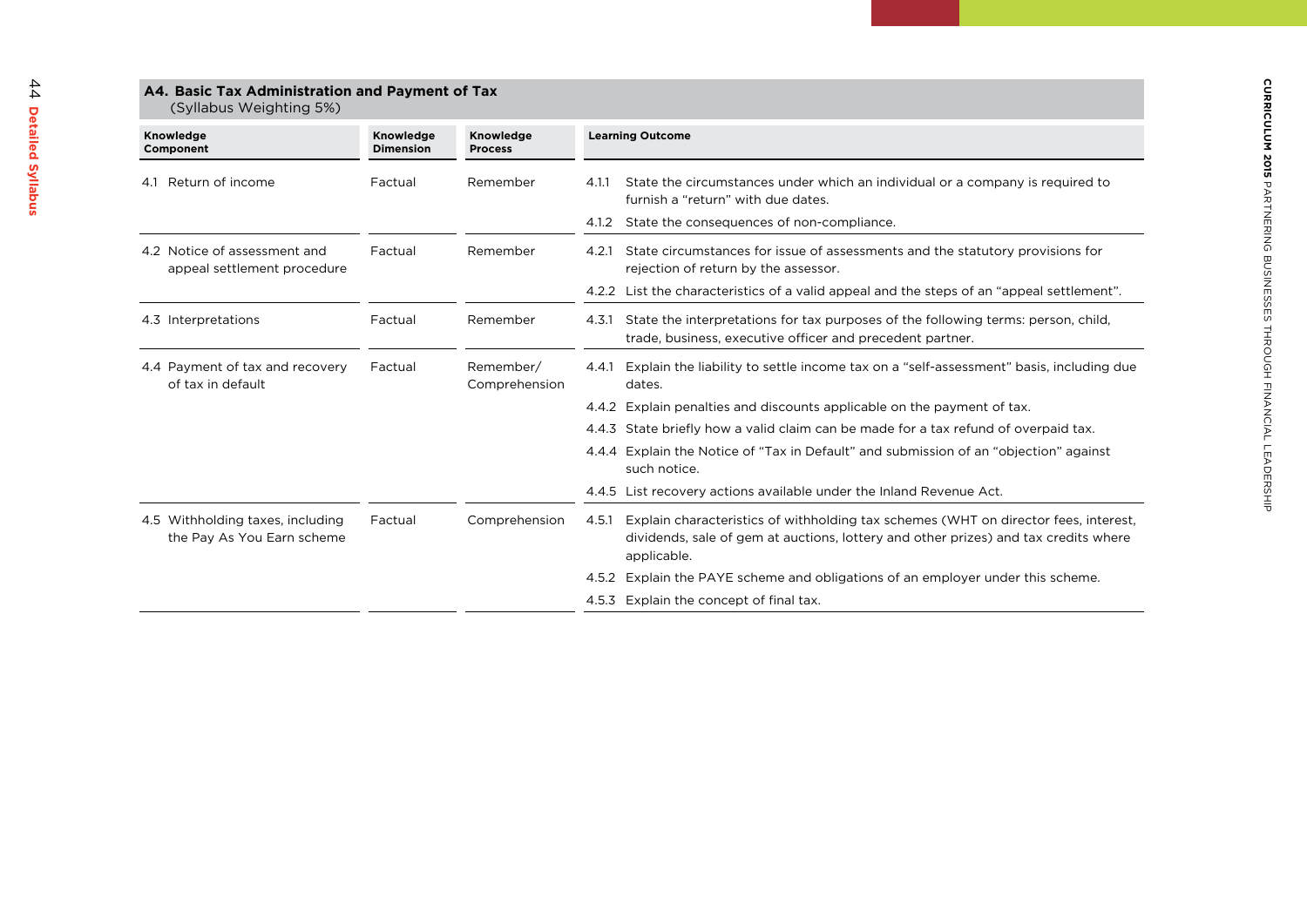### **A5. Taxes Payable by a Business**

(Syllabus Weighting 5%)

| Explain the applicability of VAT to small and medium-sized businesses along with |
|----------------------------------------------------------------------------------|
| Compute tax payable for a given straightforward, non-complex scenario.           |
| List the supplies exempted from tax and explain the difference between exempted  |
|                                                                                  |
| Explain the applicability of NBT to small and medium-sized businesses, and the   |
|                                                                                  |
| Compute tax payable in a straightforward, non-complex scenario.                  |
|                                                                                  |
|                                                                                  |

## Part **B** : Fundamentals of Law

|                        | <b>B1. Introduction to the Laws and Regulatory Framework of Sri Lanka</b><br>(Syllabus Weighting 5%) |                               |                                                        |       |                                                                                                                                                                                                                                                                                                                                |  |  |  |
|------------------------|------------------------------------------------------------------------------------------------------|-------------------------------|--------------------------------------------------------|-------|--------------------------------------------------------------------------------------------------------------------------------------------------------------------------------------------------------------------------------------------------------------------------------------------------------------------------------|--|--|--|
| Knowledge<br>Component |                                                                                                      | Knowledge<br><b>Dimension</b> | Knowledge<br><b>Learning Outcome</b><br><b>Process</b> |       |                                                                                                                                                                                                                                                                                                                                |  |  |  |
|                        | Constitution and the different<br>branches of law                                                    | Factual                       | Remember                                               | 1.1.1 | Identify the main branches of the Sri Lankan Legal system and their roles.                                                                                                                                                                                                                                                     |  |  |  |
| $1.2^{\circ}$          | _egal systems                                                                                        | Factual                       | Remember                                               | 1.2.1 | Identify the key legal systems applicable in Sri Lanka.                                                                                                                                                                                                                                                                        |  |  |  |
| 1.3 <sub>1</sub>       | Court system, powers,<br>functions                                                                   | Factual                       | Remember                                               | 1.3.1 | Identify the courts in Sri Lanka and their functions.                                                                                                                                                                                                                                                                          |  |  |  |
|                        | 1.4 Functions of Regulatory<br>Institutions                                                          | Factual                       | Remember/<br>Comprehension                             | 1.4.1 | Explain the regulatory role of each of these institutions:<br>Institute of Chartered Accountants, Sri Lanka Accounting Standards Monitoring<br>Board, Securities and Exchange Commission, Colombo Stock Exchange, Board of<br>Investment, Registrar of Companies, Dept. of Customs, Central Bank (Exchange<br>Control aspect). |  |  |  |
|                        |                                                                                                      |                               |                                                        | 1.4.2 | Identify the main functions of each institution stated above.                                                                                                                                                                                                                                                                  |  |  |  |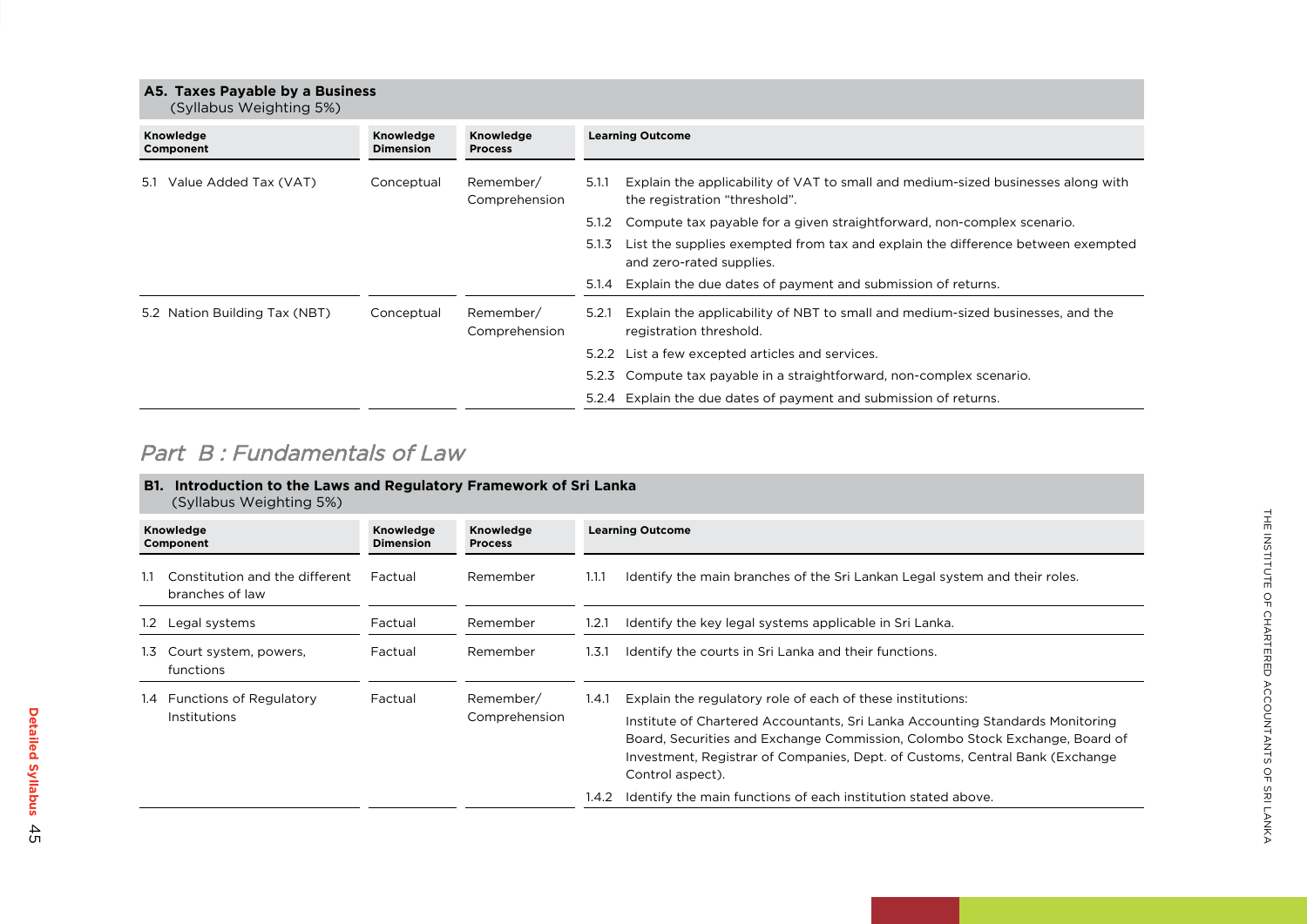# **B2. Law of Contracts (Basics)**

| <b>BZ. Law OF CONTRACTS (BasiCS)</b> |  |
|--------------------------------------|--|
| (Syllabus Weighting 15%)             |  |

| Knowledge<br>Component             | Knowledge<br><b>Dimension</b> | Knowledge<br><b>Process</b> | <b>Learning Outcome</b>                                                                                                                                                                                                                                                                                                             |
|------------------------------------|-------------------------------|-----------------------------|-------------------------------------------------------------------------------------------------------------------------------------------------------------------------------------------------------------------------------------------------------------------------------------------------------------------------------------|
| Main elements of a contract<br>2.1 | Conceptual                    | Comprehension               | Explain the requisites of a valid contract i.e. offer and acceptance, intention to<br>2.1.1<br>create legal relations, consideration (including the concept of "LaesioEnormis"),<br>"capacity and form". Definition of contract, agreement, offer and acceptance,<br>capacity to contract, form of contracts, "reality of consent". |
| Ferms of contracts<br>2.2          | Conceptual                    | Comprehension               | Explain what is meant by the terms of contract (conditions, warranties, exemption<br>2.2.1<br>clauses) and the effect of exemption clauses and the Unfair Contract Terms Act<br>No. 26 of 1997.                                                                                                                                     |
|                                    |                               |                             | Explain mistakes, misrepresentation and undue influence & their consequences.<br>2.2.2                                                                                                                                                                                                                                              |
| 2.3 Legality of objects            | Conceptual                    | Comprehension               | Explain the effect of illegality and its consequences.<br>2.3.1                                                                                                                                                                                                                                                                     |
| Fermination of contracts<br>2.4 T  | Conceptual                    | Comprehension               | Explain the manner in which a contract could be discharged by performance,<br>2.4.1<br>agreement, frustration and breach (including anticipatory breach).                                                                                                                                                                           |
| 2.5 Remedies for breach of         | Conceptual                    | Comprehension               | Explain the Common Law and Equitable remedies for breach of contract.<br>2.5.1                                                                                                                                                                                                                                                      |
| contract                           |                               |                             | Explain the principle of unjust enrichment.<br>2.5.2                                                                                                                                                                                                                                                                                |
| 2.6 Other concepts of contract     | Conceptual                    | Remember/                   | Identify the periods of prescription for different types of contracts.<br>2.6.1                                                                                                                                                                                                                                                     |
| law                                |                               | Comprehension               | 2.6.2 Explain the principle of privity of contract.                                                                                                                                                                                                                                                                                 |

### **B3. Sale of Goods (Basics)**

| (Syllabus Weighting 8%)                                      |                               |                                    |                                                                                                                                                                                                                 |  |  |  |
|--------------------------------------------------------------|-------------------------------|------------------------------------|-----------------------------------------------------------------------------------------------------------------------------------------------------------------------------------------------------------------|--|--|--|
| Knowledge<br>Component                                       | Knowledge<br><b>Dimension</b> | <b>Knowledge</b><br><b>Process</b> | <b>Learning Outcome</b>                                                                                                                                                                                         |  |  |  |
| 3.1 Form and subject matter of<br>the sale of goods contract | Conceptual                    | Comprehension                      | Discuss the difference between a contract for sale of goods and a contract for<br>3.1.1<br>work and materials, and the classification of said goods.                                                            |  |  |  |
| 3.2 Conditions and warranties                                | Conceptual                    | Comprehension                      | Explain the implied conditions and warranties which are applicable in a contract for<br>3.2.1<br>sale of goods.                                                                                                 |  |  |  |
| 3.3 Transfer of the property<br>between seller and buyer     | Conceptual                    | Comprehension                      | Discuss the time at which there is a passing of risk and a transfer of title<br>3.3.1<br>(unascertained goods, reservation of title, instalment deliveries, sales by auction,<br>sale by person not the owner). |  |  |  |
| 3.4 Remedies available to buyer<br>and seller                | Conceptual                    | Comprehension                      | Explain the remedies which are available to a buyer and seller, including rights of<br>3.4.1<br>an "unpaid seller".                                                                                             |  |  |  |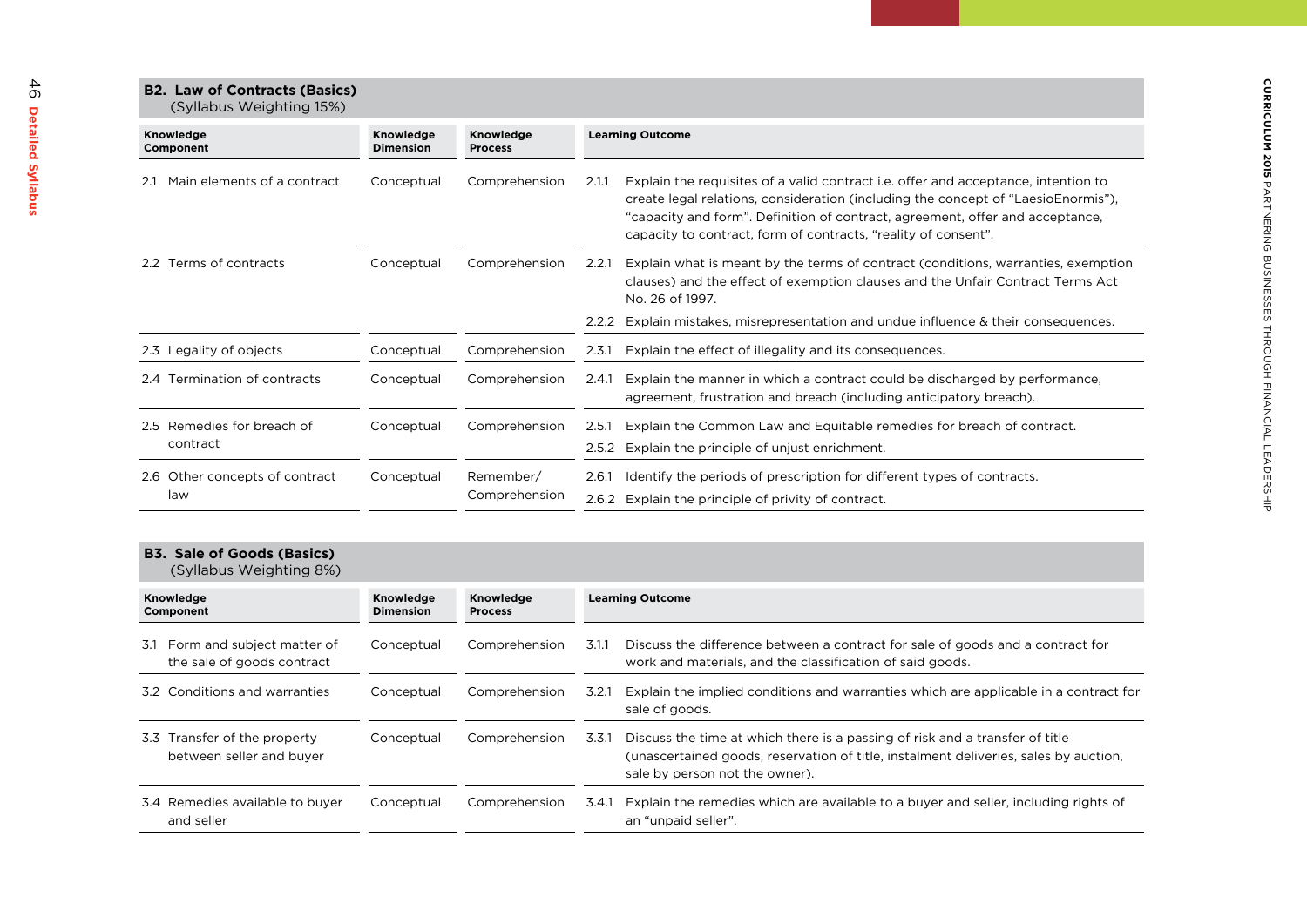| Knowledge<br>Component                                  | Knowledge<br><b>Dimension</b> | Knowledge<br><b>Process</b>                      | <b>Learning Outcome</b>                                                                                                                                    |
|---------------------------------------------------------|-------------------------------|--------------------------------------------------|------------------------------------------------------------------------------------------------------------------------------------------------------------|
| 3.5 Legal implications of hire-<br>purchase and leasing | Factual                       | Remember                                         | State the principles of leasing and hire-purchase agreements.<br>3.5.1                                                                                     |
| 3.6 International Trade                                 | Factual                       | Remember/                                        | Identify the differences between a CIF contract and a FOB contract.<br>3.6.1                                                                               |
|                                                         | Comprehension                 | 3.6.2 Explain the process of a Letter of Credit. |                                                                                                                                                            |
|                                                         |                               |                                                  | 3.6.3 Explain the process of international sale of goods, with reference to finance and<br>letter of credit, transportation, insurance and bill of lading. |

**B4. Negotiable Instruments (Basics)** (Syllabus Weighting 5%)

| Knowledge<br>Component                                            | Knowledge<br><b>Dimension</b> | Knowledge<br><b>Process</b> | <b>Learning Outcome</b> |                                                                                                                                                                                    |
|-------------------------------------------------------------------|-------------------------------|-----------------------------|-------------------------|------------------------------------------------------------------------------------------------------------------------------------------------------------------------------------|
| Cheques, bills of exchange<br>4.1<br>and promissory notes         | Factual                       | Remember/<br>Comprehension  | 4.1.1                   | Define and identify differences between cheques, bills of exchange and promissory<br>notes.                                                                                        |
|                                                                   |                               |                             | 4.1.2                   | Explain the functions of cheques, bills of exchange and promissory notes, from a<br>business context.                                                                              |
| 4.2 Legal principles and<br>commercial significance of<br>cheques | Conceptual                    | Comprehension               | 4.2.1                   | Explain, in respect of the following, the applicable principles of cheque law and<br>their commercial significance (endorsements, crossings, dishonour and banker's<br>liability). |
| 4.3 Holder in due course and<br>presentment                       | Conceptual                    | Remember                    | 4.3.1                   | Define and explain the commercial significance of "holder in due course" and<br>"presentment" in relation to a bill of exchange.                                                   |

#### **B5. Law of Agency and Partnership (Basics)**

(syllabus Weighting 8%)

| Knowledge<br>Component                                  | Knowledge<br><b>Dimension</b> | Knowledge<br><b>Process</b> | <b>Learning Outcome</b>                                                                                                                                                      |  |
|---------------------------------------------------------|-------------------------------|-----------------------------|------------------------------------------------------------------------------------------------------------------------------------------------------------------------------|--|
| Creation of agency, different<br>5.1<br>types of agents | Conceptual                    | Comprehension               | Explain the circumstances under which a relationship of Principle-Agent would be<br>5.1.1<br>recognised by mutual agreement, by ratification, by necessity and by estoppels. |  |
| 5.2 Authority                                           | Conceptual                    | Comprehension               | Explain the circumstances under which an agent may acquire actual authority<br>5.2.1<br>(including express authority and implied authority) and ostensible authority.        |  |
| 5.3 Rights and duties between<br>Principal and Agent    | Factual                       | Remember                    | State the duties of agent towards principal.<br>5.3.1<br>5.3.2 State the duties of a principal towards agent.                                                                |  |
| Termination of Agency<br>5.4                            | Conceptual                    | Remember                    | State the circumstances under which a contract of Agency may be terminated by<br>5.4.1<br>the act of parties and by operation of law.                                        |  |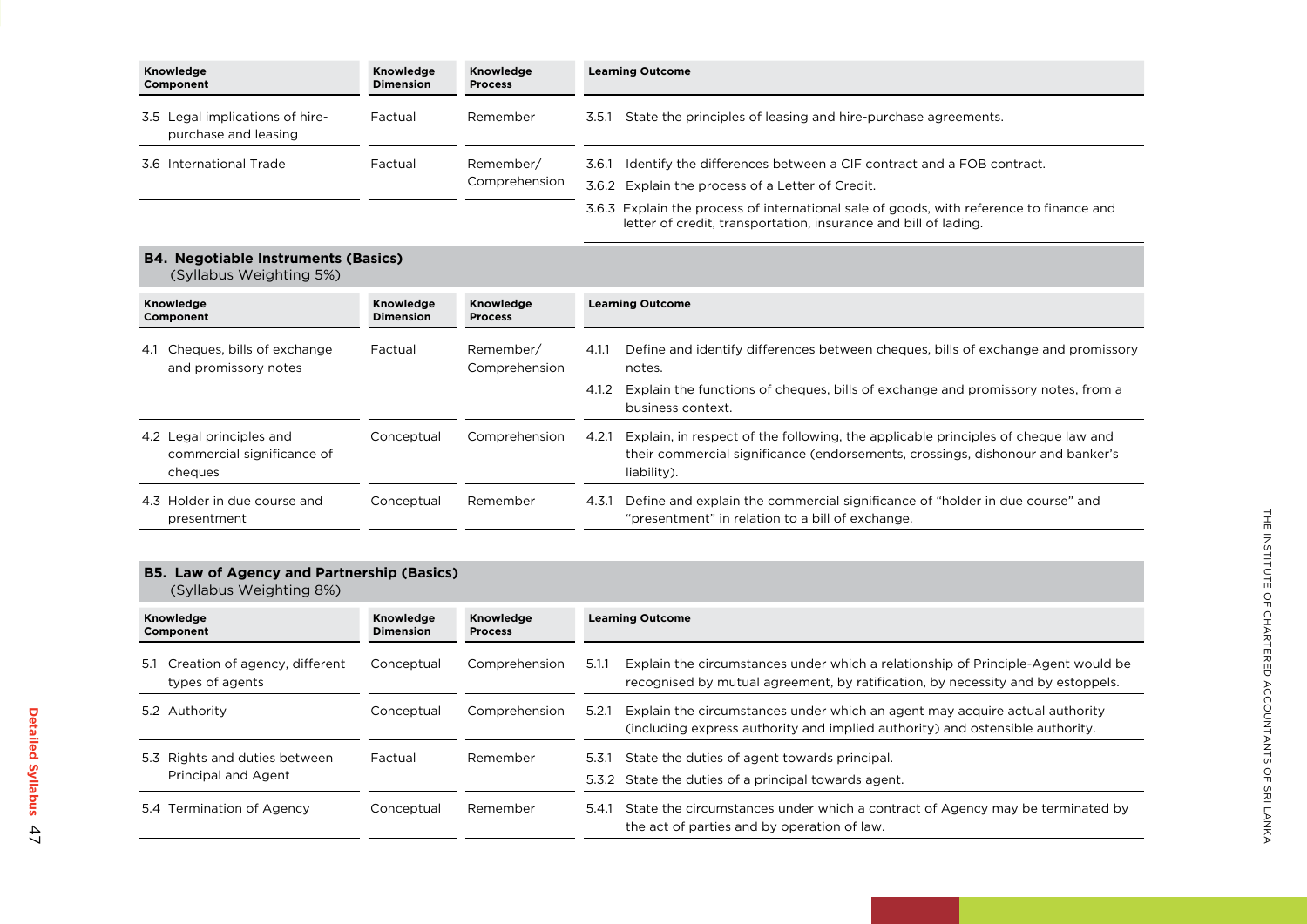| Knowledge<br>Knowledge<br>Knowledge<br><b>Dimension</b><br>Component<br><b>Process</b> |                                                                                                               |                        | <b>Learning Outcome</b>    |                                                                                                                                                   |
|----------------------------------------------------------------------------------------|---------------------------------------------------------------------------------------------------------------|------------------------|----------------------------|---------------------------------------------------------------------------------------------------------------------------------------------------|
|                                                                                        | 5.5 Liabilities of Agent                                                                                      | Factual                | Remember                   | State the liability of agents for acts done whilst acting within actual authority.<br>5.5.1<br>within ostensible authority and without authority. |
|                                                                                        | 5.6 Liability of State                                                                                        | Factual                | Comprehension              | Explain the liability of the state for acts done by its agents.<br>5.6.1                                                                          |
|                                                                                        | 5.7 Creation of Partnership<br>Relations of Partners, Change<br>of Partners and Dissolution of<br>Partnership | Factual/<br>Conceptual | Remember/<br>Comprehension | Identify the general characteristics of a partnership.<br>5.7.1                                                                                   |
|                                                                                        |                                                                                                               |                        |                            | 5.7.2 State the requirements to form a valid partnership.                                                                                         |
|                                                                                        |                                                                                                               |                        |                            | Explain the formalities contained in the prevention of frauds ordinance with regard<br>5.7.3<br>to the creation of a partnership.                 |
|                                                                                        |                                                                                                               |                        |                            | 5.7.4 State the registration requirements for a partnership.                                                                                      |
|                                                                                        |                                                                                                               |                        |                            | 5.7.5 State the relationship between partners.                                                                                                    |
|                                                                                        |                                                                                                               |                        |                            | 5.7.6 State the relationship between partners and third parties.                                                                                  |
|                                                                                        |                                                                                                               |                        |                            | Explain the delictual ability of partners.<br>5.7.7                                                                                               |
|                                                                                        |                                                                                                               |                        |                            | 5.7.8 Explain the manner in which a partnership could be dissolved.                                                                               |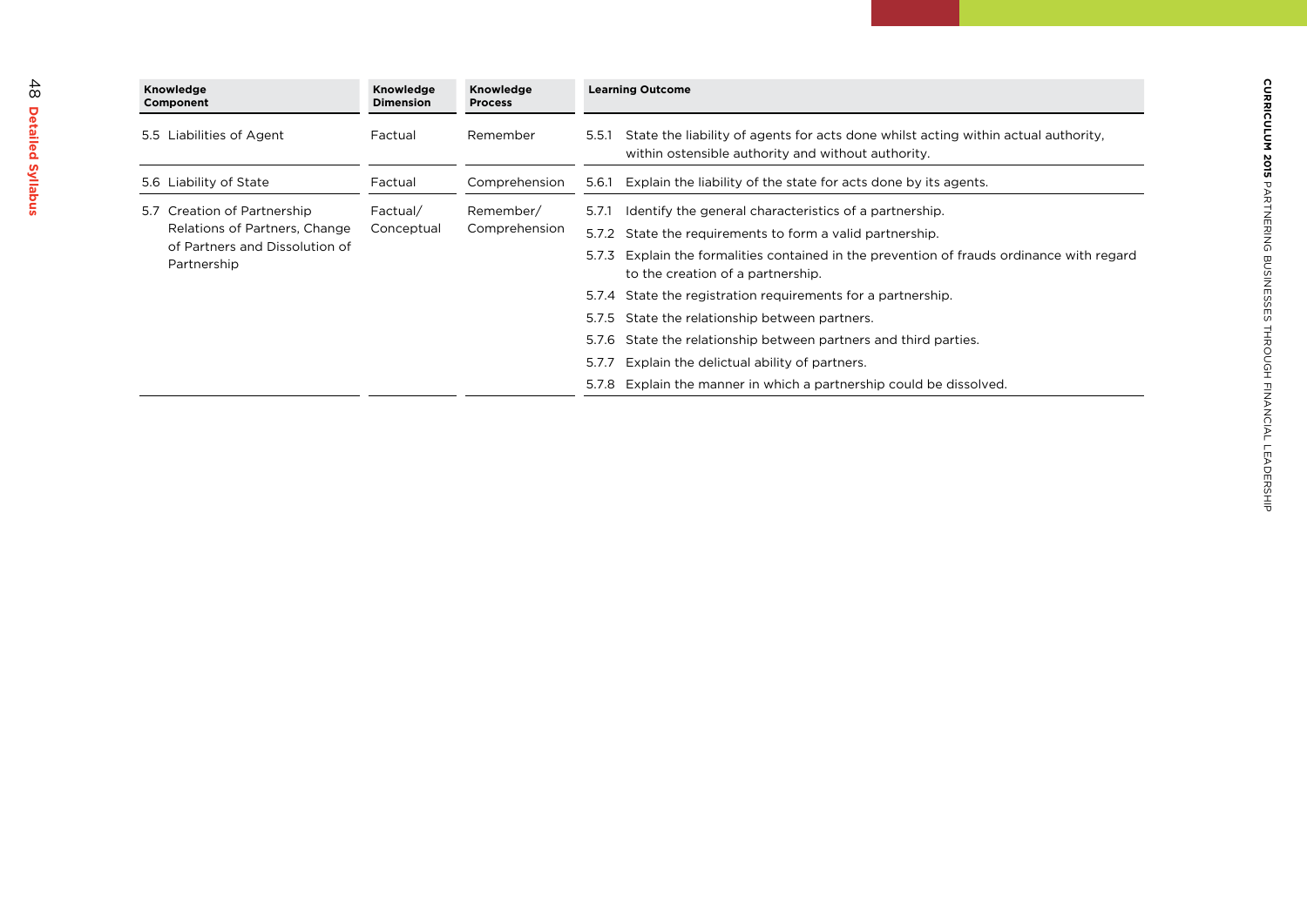|                        | <b>B6. Labour Law</b><br>(Syllabus Weighting 5%)                                                     |                               |                             |                                                                                                                                                                                                                                                                                                                                                                  |  |
|------------------------|------------------------------------------------------------------------------------------------------|-------------------------------|-----------------------------|------------------------------------------------------------------------------------------------------------------------------------------------------------------------------------------------------------------------------------------------------------------------------------------------------------------------------------------------------------------|--|
| Knowledge<br>Component |                                                                                                      | Knowledge<br><b>Dimension</b> | Knowledge<br><b>Process</b> | <b>Learning Outcome</b>                                                                                                                                                                                                                                                                                                                                          |  |
| 6.1                    | Employees' Provident Fund<br>(EPF), Employees' Trust Fund<br>(ETF), Private Provident<br>Funds (PPF) | Factual                       | Remember                    | State who should contribute to EPF and ETF, along with relevant exemptions<br>6.1<br>Identify the main differences between EPF & PPF.<br>6.1<br>.2<br>List instances in which employee can withdraw his/her contribution<br>6.1.3<br>to EPF & ETF.                                                                                                               |  |
|                        | 6.2 Gratuity                                                                                         | Factual                       | Comprehension               | Explain the entitlement of gratuity.<br>6.2.1                                                                                                                                                                                                                                                                                                                    |  |
|                        | 6.3 Shop & Office Act                                                                                | Factual                       | Remember                    | Identify employees covered under the shop & office Act.<br>6.3.1<br>State hours of employment, weekly, annual holiday and leave.<br>6.3.2<br>Identify facilities to be provided by employers under the shop & office Act.<br>6.3.3<br>Identify maternity benefits available to employees.<br>6.3.4<br>Identify authorised deductions from remuneration.<br>6.3.5 |  |
|                        | 6.4 Termination of employment                                                                        | Factual                       | Remember/<br>Comprehension  | Explain the procedure for termination of employees under the termination of<br>6.4.1<br>employment Workmen (special Provisions) Act.<br>ldentify "scheduled employment".<br>6.4.2<br>6.4.3 State the computation of compensation payable.                                                                                                                        |  |

Detailed Syllabus 49

**Detailed Syllabus**